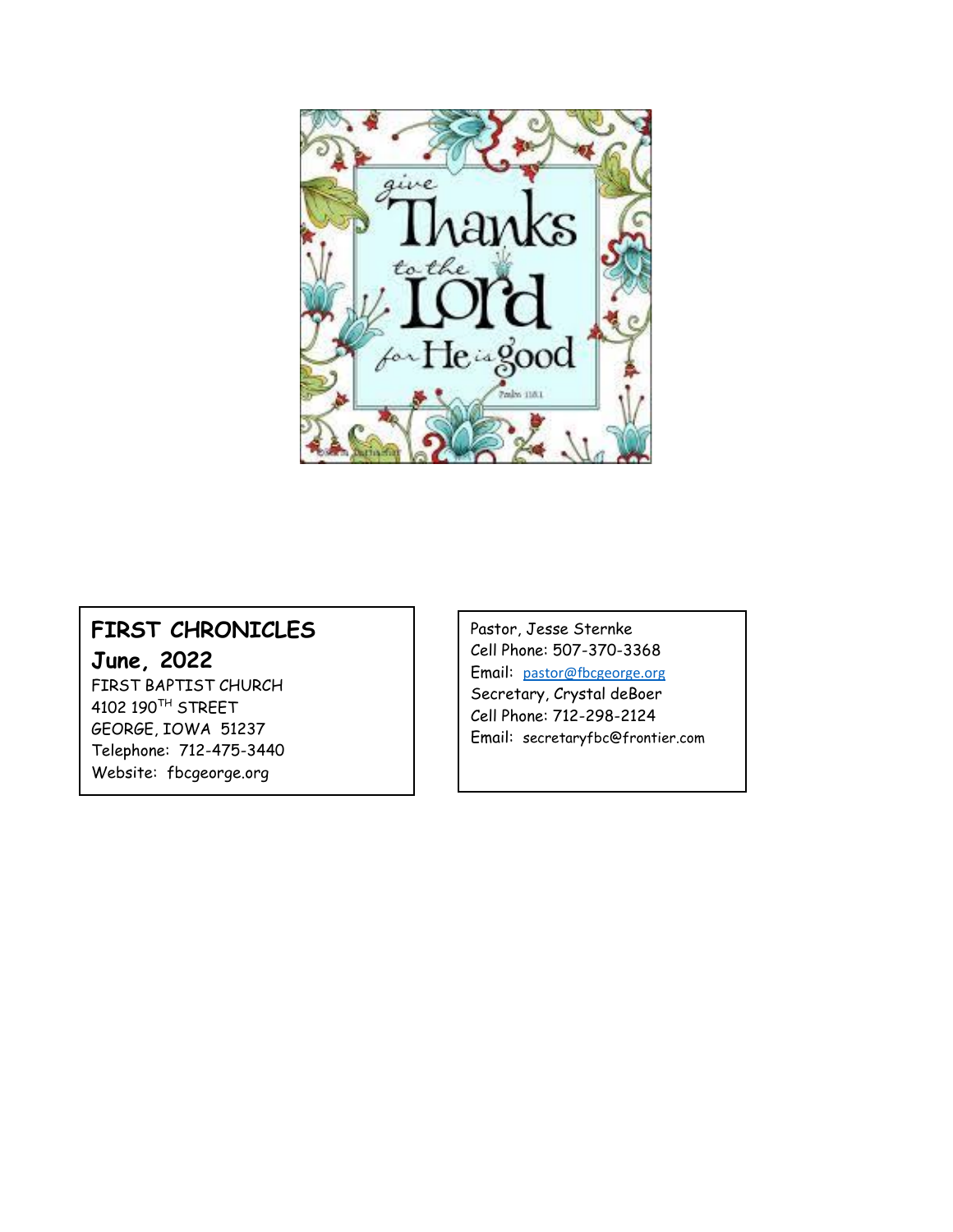#### *"So Jesus said to the Jews who had believed him, "If you abide in my word, you are truly my disciples, and you will know the truth, and the truth will set you free."* – John 8:31-32

When I was in the military, there were many things that set me apart. I was clean shaven, wore a uniform, conducted myself in a certain way, spoke in a certain way, and followed every order that came my way. At the beginning, as I was still learning how to be a good soldier, there were times when the commanding officers called me out on failing to meet the standards that were set for me. There were certain things that marked a good United States soldier and everyone in the military was held to that standard.

In my time here, I've continually discussed discipleship. "Disciple" means "learner" or "student" of a teacher—our teacher being Christ. When we commit our lives to Christ, we commit to following him as a disciple—walking in the same footsteps of every believer throughout time to the original disciples. We need more mature (read: "Christlike") Christians to teach us and we need to teach other Christians too. But what are the marks of a true disciple? What sets us apart?



One of the marks is given in John 8. There, Jesus is speaking to the Jews and Pharisees about who he is and why they can trust in his testimony. As a result of his teaching, many believed in him. So here, he turns to instructing these believers on what marks them as "true" believers. The first mark that he gives them is to abide in his Word.

By giving this as his first mark, Jesus elevates the centrality of Scripture in the believer's life. Abiding in God's Word is so foundational to

the disciple's walk with God that Jesus places it as a criteria for distinguishing a true disciple from a false one. He says, "if you abide in my word, you are *truly* my disciples." Then he gives the effect of abiding in his Word: they will know the truth and the truth will set them free. This means that they will know Jesus and experience freedom in him because Jesus is Truth (John 14:6). True disciples, then, read and study God's Word to know Jesus. If we don't abide in the Word, then we cannot truly know Jesus.

We are entering the month of June. Time is passing by so quickly—the year is almost half done. How has your Bible studying gone so far? Are you abiding in God's Word? If someone were to look at your Bible habits since January, would they say that you know Jesus? Join me in committing to abide in God's Word. This is one of the marks of a true disciple. This is what we are to look like. Let's uphold that standard and be an example of what discipleship looks like.

In Christ, Jesse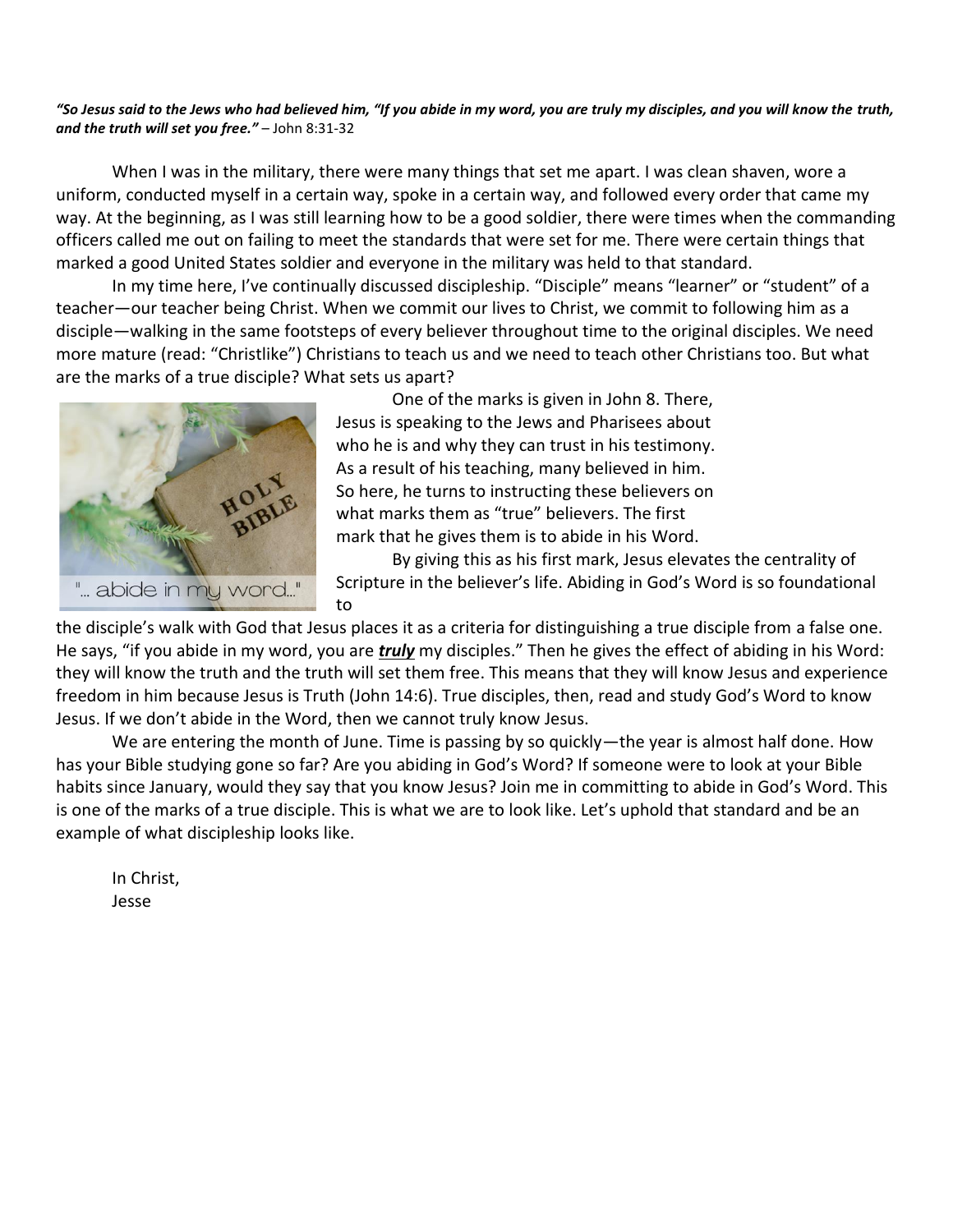

| <b>GREETERS</b>                                       | <b>NURSERY WORKERS</b>           |
|-------------------------------------------------------|----------------------------------|
| Sunday, June 5                                        | Sunday, June 5                   |
| Greg & Sharon DeBoer                                  | Terresa Wagenaar                 |
| Sunday, June 12<br>Stan & Crystal deBoer<br>Judy Eben | Sunday, June 12<br>Cole den Hoed |
| Sunday, June 19                                       | Sunday, June 19                  |
| Harold & Helen Eben                                   | Kody den Hoed                    |
| Sunday, June 26                                       | Sunday, June 26                  |
| Bryan & Rachel Kramer                                 | Donna DeBoer                     |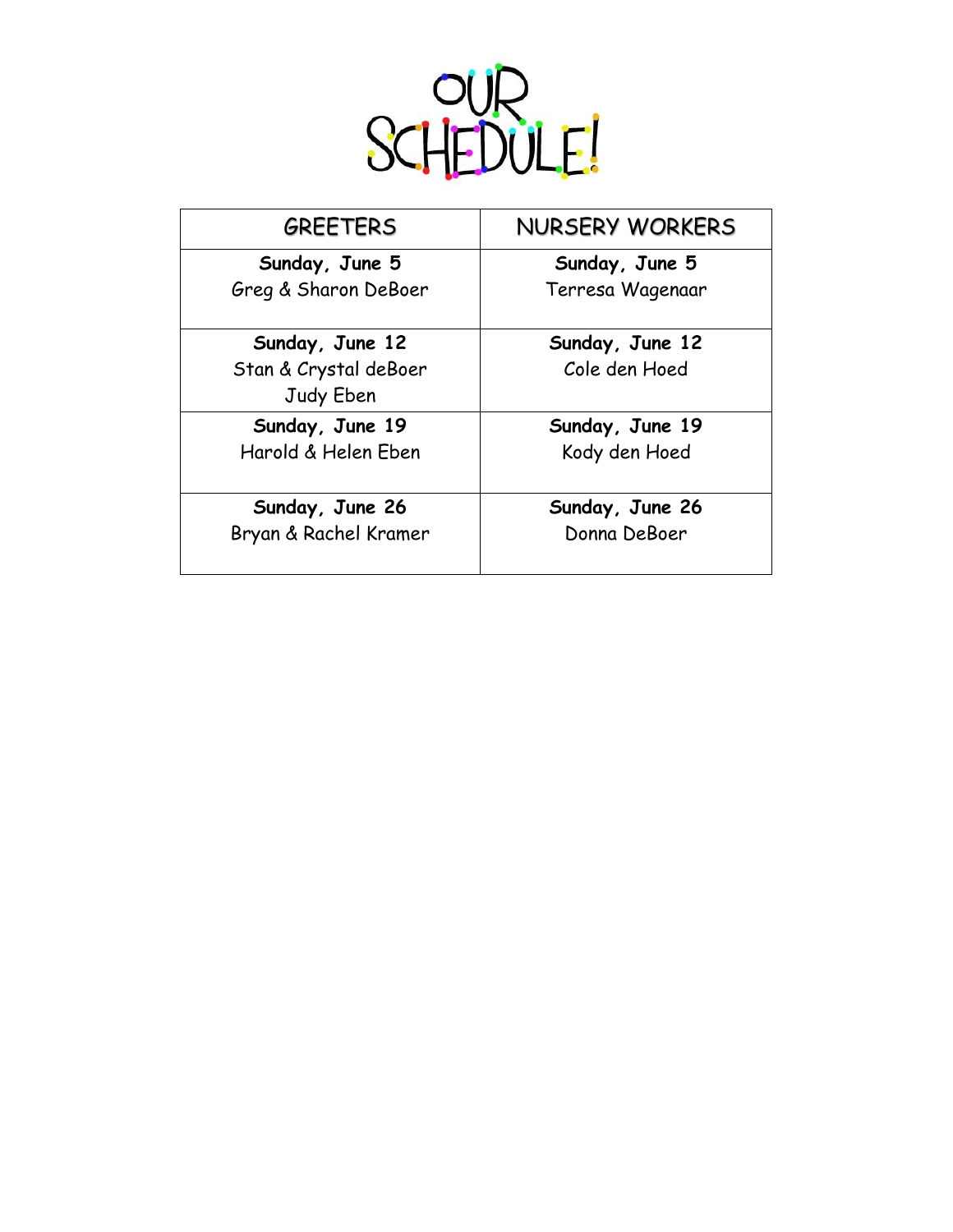

| June | 1  | Audrey Winter             |
|------|----|---------------------------|
|      | 2  | Darren & Julie Kramer     |
|      | 3  | Henry & Joan Boneschans   |
|      |    | Brad Van Tubergen         |
|      | 4  | Roger Kooiker             |
|      |    | Glenn Winter              |
|      | 5  | Glenn & Audrey Winter     |
|      |    | Jeff Schrick              |
|      |    | Matthew Wagenaar          |
|      | 6  | Sweer & Florence Arends   |
|      | 8  | Harlan Doeden             |
|      |    | Katie Sternke             |
|      | 9  | Thomas DeBoer             |
|      | 11 | Alan & Terresa Wagenaar   |
|      | 12 | Clinton & Glenda DeBoer   |
|      |    | Dustin & Kayla DeBoer     |
|      | 13 | Steve & Ronda Arends      |
|      |    | Jillian DeBoer            |
|      | 14 | Darren Kramer             |
|      | 15 | Willie & Kathy Hunter     |
|      |    | Daryl & Mary Kramer       |
|      |    | Janelle Kooiker           |
|      | 16 | Arie & Darlene Bliek      |
|      |    | Ted & Dawn Siemens        |
|      | 17 | Roger & Charlotte Jurrens |
|      |    | Michelle DeKam            |
|      | 18 | Terresa Wagenaar          |
|      | 22 | Jeff & Jodi Schrick       |
|      | 23 | Donna DeBoer              |
|      | 24 | Brad & Abby Kramer        |
|      | 25 | Kristi Tiedeman           |
|      | 26 | Jordan Wagenaar           |
|      | 27 | Daryl Kramer              |
|      | 28 | Janessa Reck              |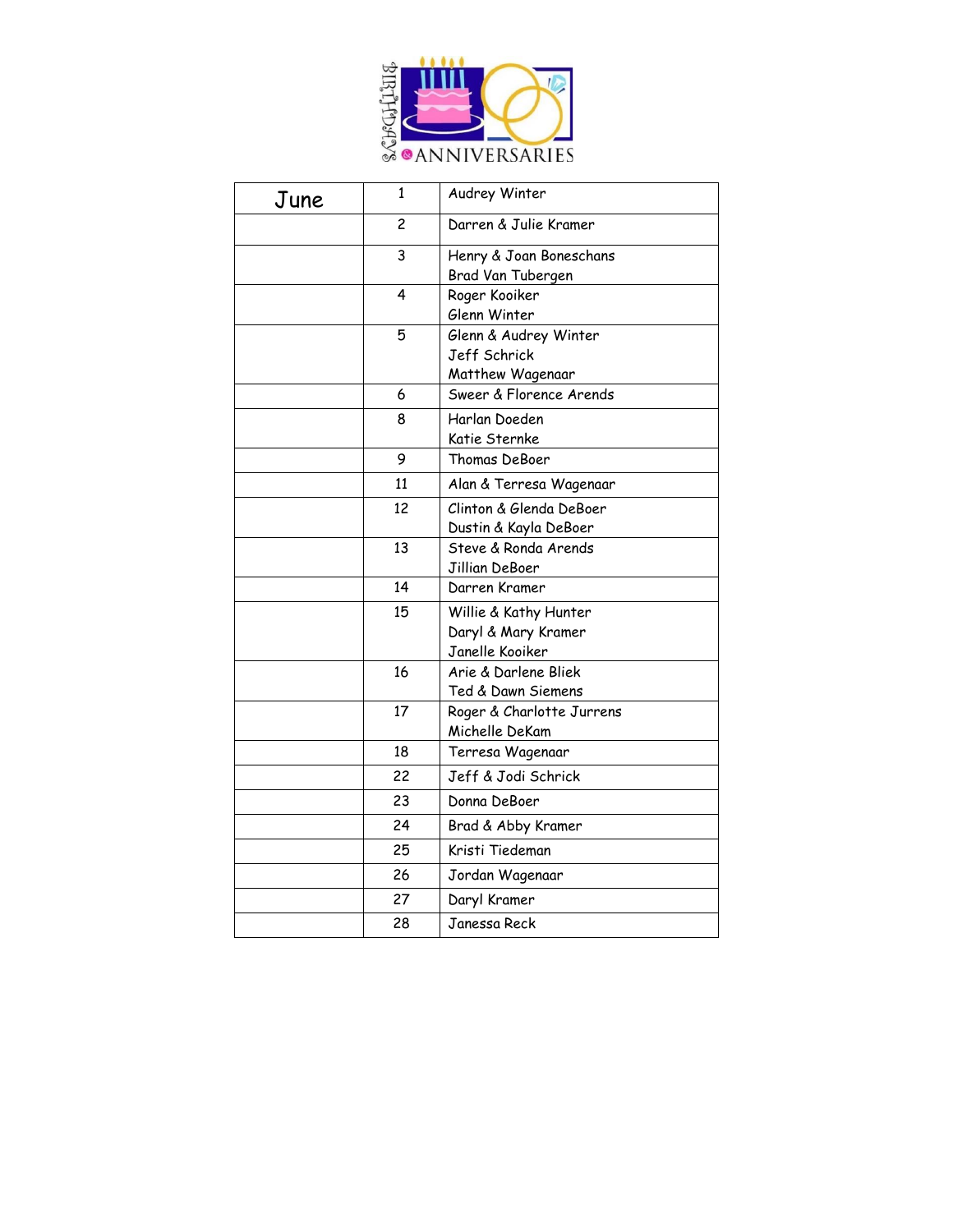

Dennis and Nancy Palmer from Cameroon will be visiting and speaking at our church Sunday, June 12th.

We will be having a buffet lunch following the service and will have the opportunity to visit with them.

There is a sign-up sheet in the foyer.

Mission Board

Thank *You*<br>Ra Much

**Thank you, First Baptist Church, for the beautiful bouquet of flowers given to me following my surgery. Also, thanks for your thoughts and prayers and for those who sent cards. God bless you all. -Carolyn Wagenaar**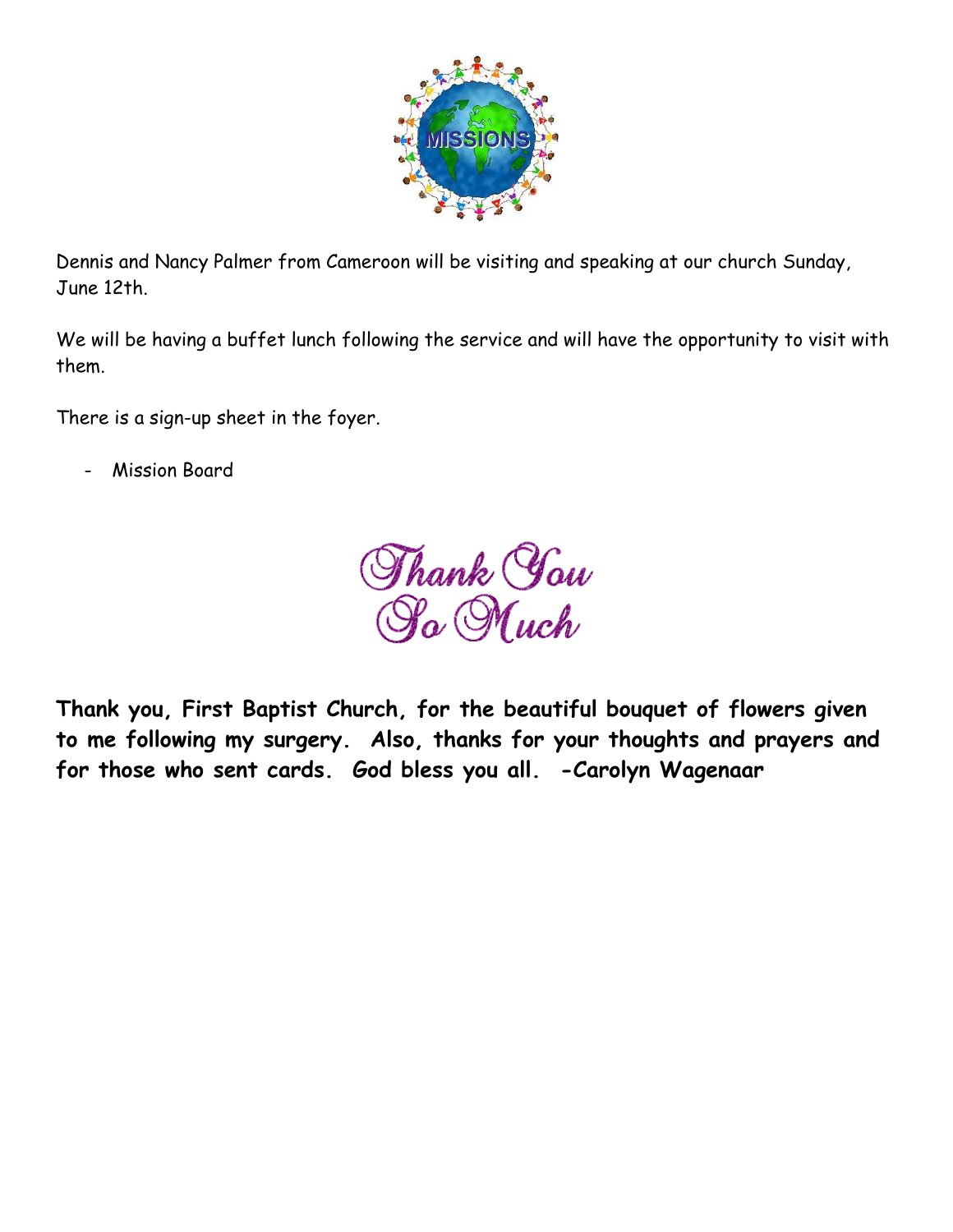

## **Bread of Life**

o First Baptist will be offering a 1-day Vacation Bible School this year on June 4 from 9-3:30. VBS is for age 3-6<sup>th</sup> grade. Thank you to the parents who brought kids and to everyone that volunteered! We could not have done it without you!

### **The Banquet**

o FBC will be serving at The Banquet in Sioux Falls on Tuesday, June 21. We need 5-6 people at 2:00 and the rest at 5:00. Be watching for a sign-up sheet in the Foyer.

# **Bread of Life**

o We are in charge of serving at the Rock Rapids site on June 22 at the Forster Community Building. We need 4-5 people at 4:30 to help haul frozen items and 10-15 people to come at 5:00.